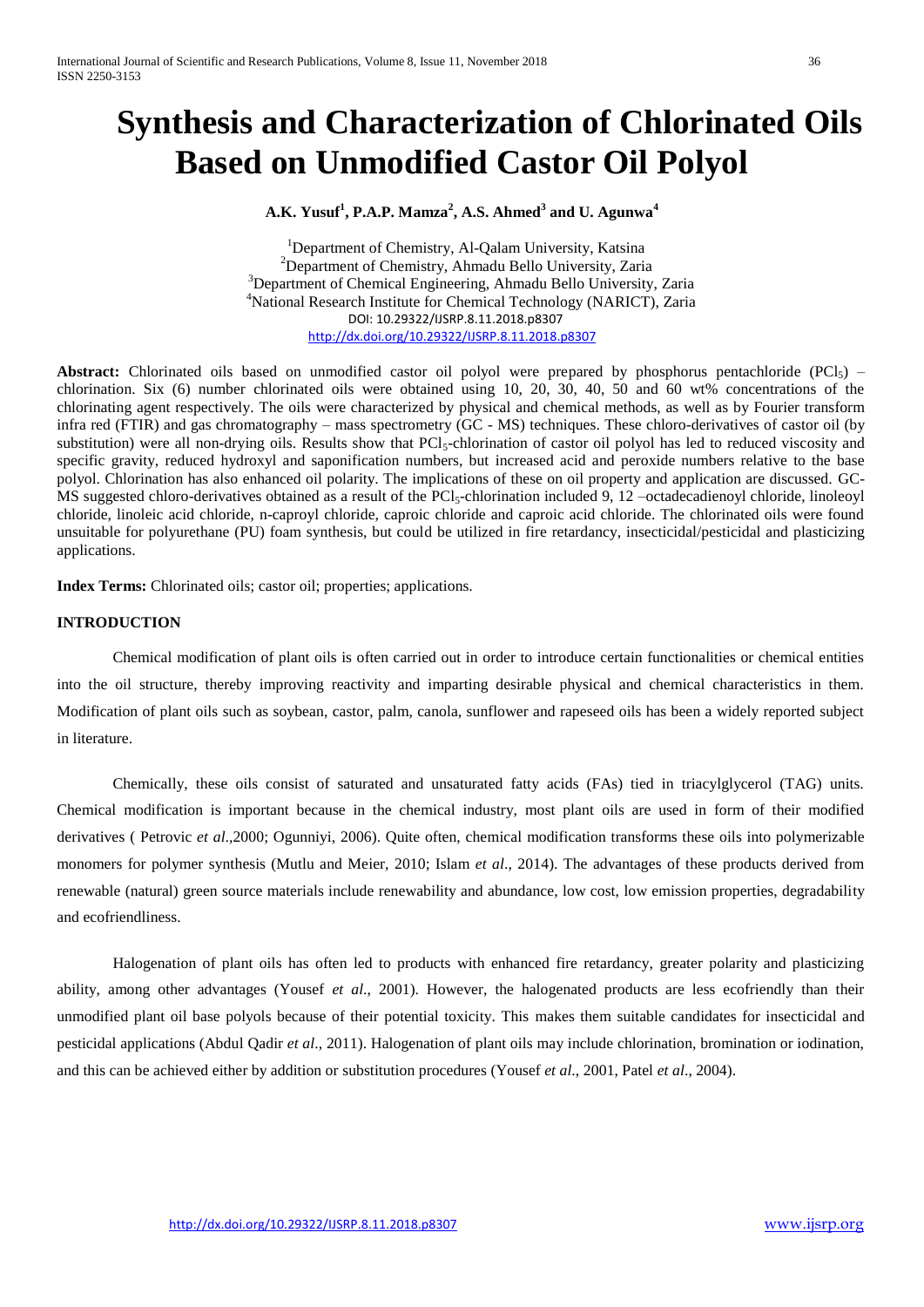

**Fig. 1:** Halogenated castor oil: (a) by addition; (b) by substitution.

Castor oil is non-edible plant oil obtained from the seeds of the castor plant (*Ricinus communis* Linn). Pure unmodified castor oil contains up to 80 – 90% ricinoleic acid (RA). Chemically, castor oil consists of TAG molecules, each containing three esters of ricinoleic acid or "ricinoleates" (in place of three hydroxyl groups) on a glycerol backbone. The properties of castor oil are therefore largely influenced by this major constituent fatty acid – RA. Castor oil is the only source of an 18-carbon hydroxylated FA with one double bond in each of the FA chains (Conceicao *et al*., 2007; Chakrabarti and Rafiq, 2008). Other plant oils have to be hydroxylated usually via epoxidation, followed by oxirane ring opening, or by hydroformylation/ozonolysis and subsequent hydrogenation, or by microbial conversion (Petrovic *et al*., 2000; Zhang, 2008; Tayde *et al*., 2011; Dworakowska *et al*., 2012; Saremi *et al*., 2012). Halogenation of castor oil by addition and by substitution is possible because of the double bond unsaturation at C9, the hydroxyl group on C12 of the RA, and the ester linkages in the castor oil TAGs – three main reaction sites in the oil structure. Thus like other plant oils, castor oil has to be chemically modified for its optimal exploitation and usage.

The objective of this work was to synthesize chlorinated oils from unmodified castor oil polyol using  $PCI<sub>5</sub>$  as chlorinating agent, and to characterize the products having in view their potential uses both as end products, and as intermediates in the synthesis of a variety of other castor oil-based products.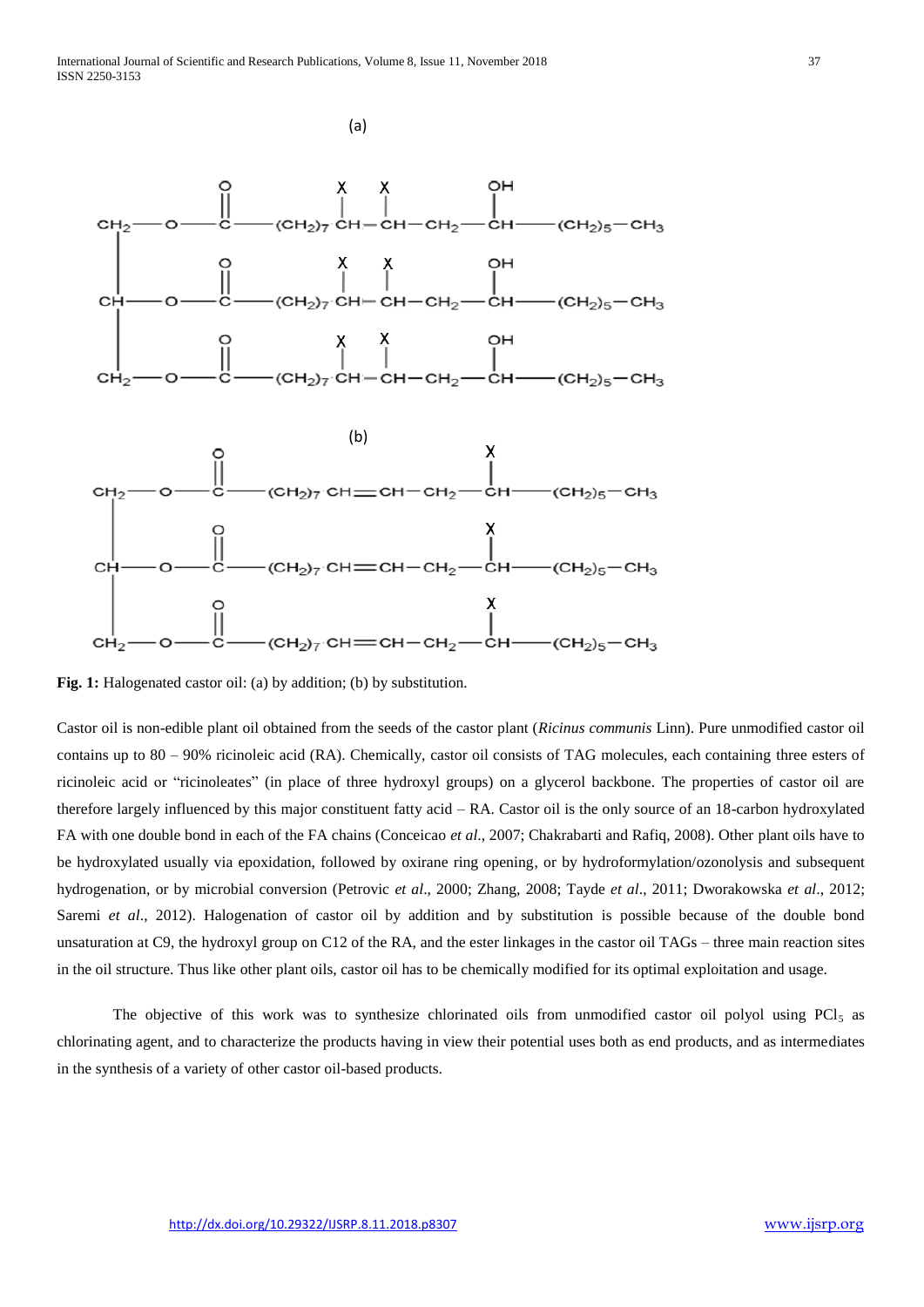#### **Materials**

Castor oil was sourced locally by mechanical (cold-press) extraction from the seeds of castor plant (*Ricinus communis* Linn) at ambient temperature. The virgin oil (obtained as clear, viscous pale yellow liquid) was further purified by filtration through sintered glass (fine mesh screen). This was to eliminate any dust, gum or other particulates present. The chlorinating agent (PCl<sub>5</sub>), petroleum ether (40-60<sup>0</sup> C), diethyl ether and all other reagents were analytical grade reagents supplied by BDH chemicals Ltd, Poole, England, and were used without further purification.

# **Methods**

# **PCl<sup>5</sup> Chlorination**

Method employed by Yousef *et al*. (2001) was adopted with slight modification. 32g of castor oil was dissolved in petroleum ether (40-60 $^{\circ}$ C) in 500cm<sup>3</sup> distilling flask. 10wt% equivalent of PCl<sub>5</sub> was calculated, measured and added, and the mixture refluxed for 1 ½ hours. The reaction was monitored periodically after every 20 minutes by taking a small portion of the reaction mixture and determining its hydroxyl number. This procedure was repeated using  $20$ ,  $30$ ,  $40$ ,  $50$  and  $60$  wt%  $PCl<sub>5</sub>$  in the mixture. After each treatment, resultant product was water-washed, dried over anhydrous  $Na<sub>2</sub>SO<sub>4</sub>$ , and the solvent evaporated under vacuum. The oils obtained were dark and oil colour became darker with increasing concentration of the chlorinating agent  $(PCl<sub>5</sub>)$ .

## **Decolourization/Bleaching**

Ground, purified local clay activated by 2M HCl was used as adsorbent (Akpan *et al*., 2006). The process involved a hot (90 $^{\circ}$ C) adsorbent/oil mixture in a beaker in which the adsorbent constituted 15% of the oil by weight. The mixture was vigorously stirred for 30 minutes, and heating continued to allow the temperature rise to  $110^{\circ}$ C for another 30 minutes. Content was then filtered hot in an oven at  $70^0C$ .

## **Characterization of the chloro-derivatives**

The unmodified castor oil polyol (control) and its chloro-derivatives were characterized in terms of their physical and chemical properties.

#### **Physical Analysis**

#### **Relative viscosity**

The relative viscosity of oil (in chloroform) was determined at  $30^0$ c from viscometric measurements using an Ubbelohde dilution type viscometer with an efflux time of about 120 seconds for the solvent.

# **Specific gravity**

Specific gravity of oil was determined in accordance with AOAC (1990) procedure.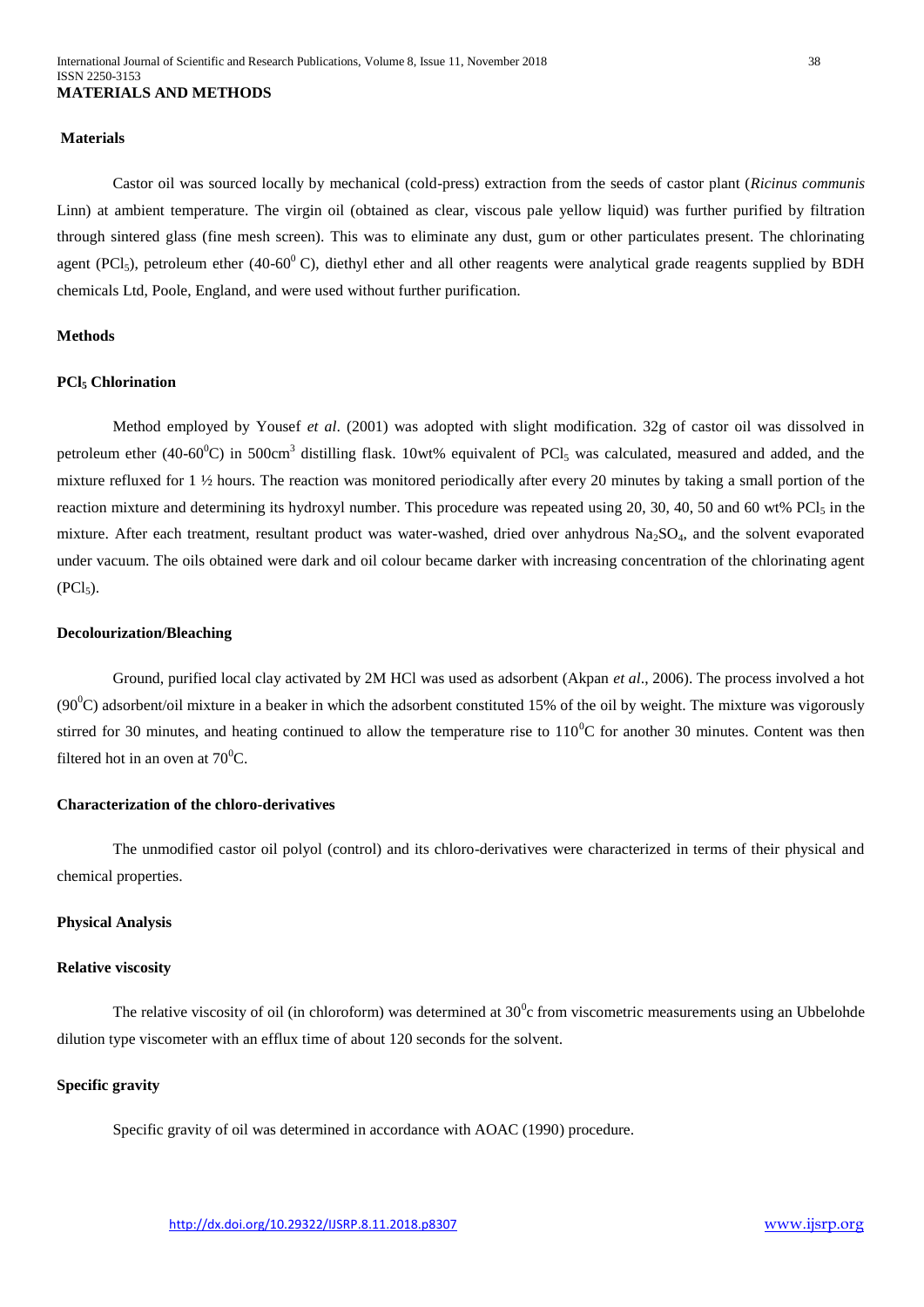pH of 2.30g dispersion of oil in 15cm<sup>3</sup> hot water was determined (after cooling to  $30^0C$  in a water bath) with the acid of a glass electrode pH meter (HANNA – 209-209R).

## **Chemical Analysis**

Hydroxyl (ASTMD 1957-86), acid (ISO 660:1996), saponification (ISO 3657:2002), iodine (ISO 3961:1996) and peroxide (AOCS, 2009) numbers of oil were determined using indicated standard methods and procedures.

All physico-chemical determinations were performed in triplicate, and an average evaluated in each case.

## **FTIR and GC-MS analyses**

FTIR and GC-MS analytical techniques were used as complementary methods (after chemical methods) for the characterization of structural functionalities in the chlorinated oils. FTIR spectrum of oil was recorded with a Shimadzu 8400S FTIR spectrophotometer over the range  $4500 - 350$  cm<sup>-1</sup> using 10 scans at a resolution of 4cm<sup>-1</sup> .

GC-MS chromatograms of separated fatty acid methyl esters (FAMEs) and other oil components were recorded on a GC-MS QP2010 plus Shimadzu (Japan) instrument, comprising an AOC-20i liquid auto-sampler and a GC equipped with fused silica capillary column  $(30x0.25mm \text{ ID } x 1 \text{ um df})$  coated with 5 phenyl-, 95% dimethyl siloxane polymer. This was interfaced to a mass spectrometer at an interface temperature of  $250^{\circ}$ C. Peak identification was done by comparing peak retention times with reference standards for the individual FAMEs.

## **PU conversion procedure**

Obtained chlorinated oils were reacted with excess toluene diisocyanate (TDI) in presence of stannous octoate (gelation catalyst), dimethylaminoethanol (DMAE) (amine catalyst), methylene chloride (physical blowing agent) and silicone oil (surfactant) as per PU foam formulation below (Yusuf *et al*., 2016).

| <b>Component</b>           | <b>Actual weight</b> | Pph (polyol) |  |  |
|----------------------------|----------------------|--------------|--|--|
| Neat/chlorinated CO polyol | 50.00                | 100.00       |  |  |
| <b>TDI</b>                 | 49.20                | 98.20        |  |  |
| Methylene chloride         | 1.50                 | 3.00         |  |  |
| Stannous octoate           | 0.25                 | 0.50         |  |  |
| <b>DMAE</b>                | 0.225                | 0.45         |  |  |
| Silicone oil               | 0.25                 | 2.50         |  |  |
| Water                      | 1.00                 | 2.00         |  |  |

# **Table 1:** Foam Formulation – NCO/OH ratio (1/1)

Pph = parts per hundred (polyol)

# **RESULTS AND DISCUSSION**

## **Physico-chemical properties of the chlorinated oils**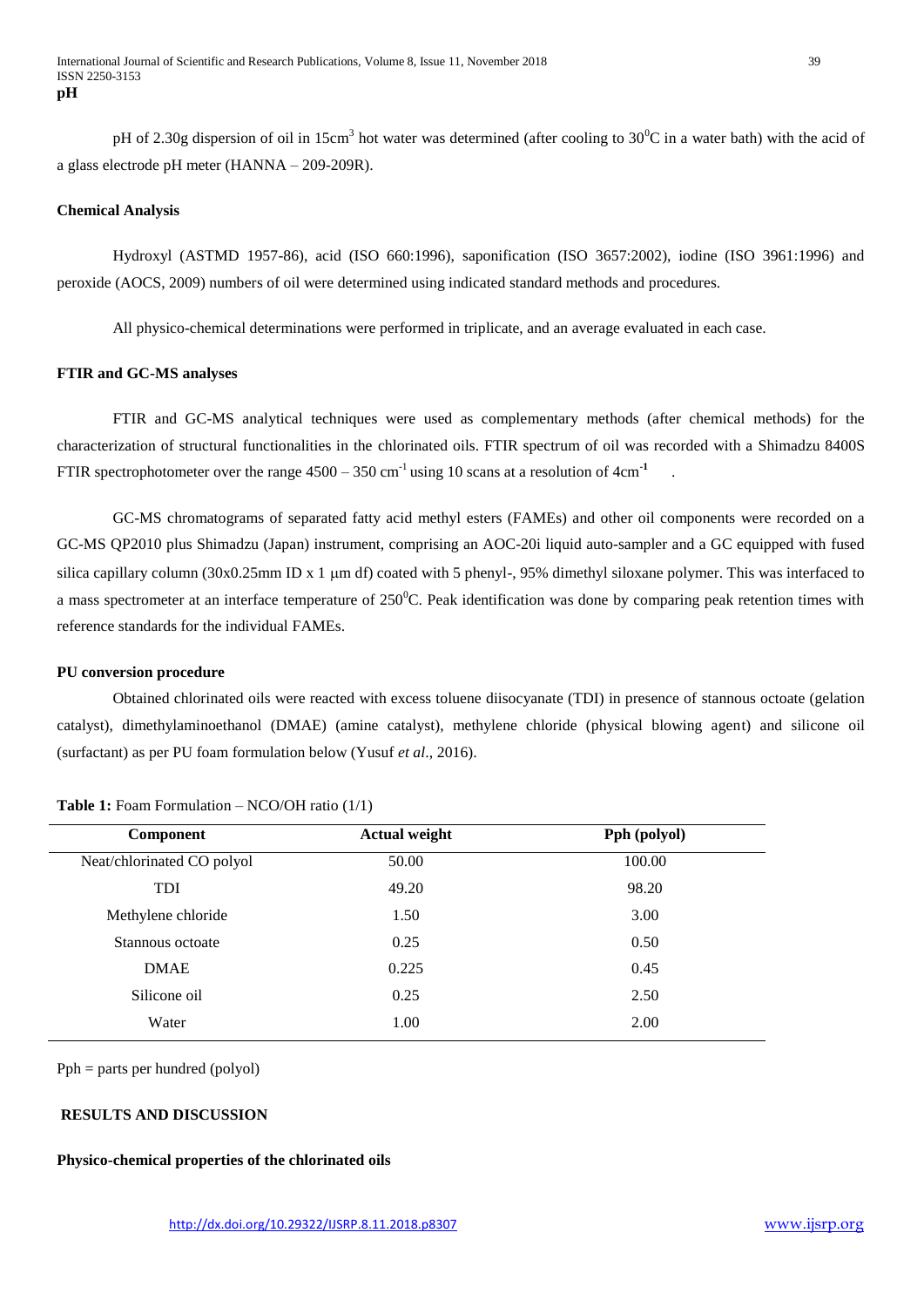Determined physico-chemical properties for the unmodified castor oil polyol (control) have been discussed in an earlier presentation (Yusuf *et al*., 2015).

| $Wt\%$ PCl <sub>5</sub> |       |       |       |       |       |       |       |  |
|-------------------------|-------|-------|-------|-------|-------|-------|-------|--|
| <b>Property</b>         |       | 10    | 20    | 30    | 40    | 50    | 60    |  |
| Specific gravity        | 0.959 | 0.950 | 0.940 | 0.934 | 0.925 | 0.900 | 0.868 |  |
| pH                      | 6.16  | 6.04  | 5.90  | 5.85  | 5.70  | 5.60  | 5.50  |  |
| Relative viscosity      | 1.86  | 1.82  | 1.74  | 1.62  | 1.55  | 1.44  | 1.21  |  |

**Table 2:** Physical characteristics of the chlorinated oils

Table 2 depicts changes in specific gravity, pH and relative viscosity of castor oil polyol with increasing  $PCI<sub>5</sub>$  – chlorination up to 60wt% of modifier.

#### **Variation of hydroxyl number (HN) with modifier concentration**

In Fig. 2, the higher the PCl<sub>5</sub> content in oil, the more rapid the decline in hydroxyl number. It is observed that both hydroxyl number (Fig. 2) and relative viscosity (Table 2) decreased monotonically as concentration of the chlorinating agent  $(PCl<sub>5</sub>)$  was increased up to 60wt%. This is mainly because PCl<sub>5</sub> - Chlorination of castor oil is known to proceed by nucleophilic substitution in which hydroxyl groups on C12 of ricinoleic acid chains are replaced with chlorine (Naughton, 1974) (Scheme 1). This translates to diminishing hydroxyl functionality in oil as concentration of  $\text{PCl}_5$  increased. However, viscosity, as well as specific gravity of castor oil would increase if chlorinated by addition across its double bonds (Yousef *et al*., 2001, Ali *et al*., 2005). Diminishing hydroxyl functionality also resulted in specific gravity decline (Table 2) because of decreasing ability to form hydrogen bonds in the oil structure. Changes in saponification number (SN) of oil (Fig. 2) are related to changes in the average molecular weight of FAs in the oil. According to Ali *et al.* (2005), oil SN and oil molecular weight are inversely related. For the  $PCl<sub>5</sub>$  – chlorinated oils, decreasing SN values correspond to increases in oil molecular weight.

| $\text{PCl}_5 \longrightarrow [\text{PCl}_4]^+ \cdot \text{Cl}^-$                            |     |
|----------------------------------------------------------------------------------------------|-----|
| $\sim$ HC <sub><math>\leftarrow</math></sub> CH + Cl $\rightarrow$ $\sim$ HC – CH + OH<br>OH | (2) |
| (From castor oil)                                                                            |     |
| $[PCl_4]^+$ + OH $\longrightarrow$ POCl <sub>3</sub> + HCl                                   | (3) |

**Scheme 1:** Chlorination of castor oil by substitution using PCI<sub>5</sub> as chlorinating agent.

## **Variation of other physico-chemical properties**

## **Iodine number (IN)**

Iodine number was constant up to about 20wt% PCl<sub>5</sub> concentration, but surprisingly decreased slightly thereafter (Fig. 2). Decrease in iodine number is unexpected as  $PCl<sub>5</sub>$  chlorination of castor oil proceeds via substitution. However, there is possibility of random free radical addition at the oil double bond involving HCl molecule generated as by-product via Scheme 1.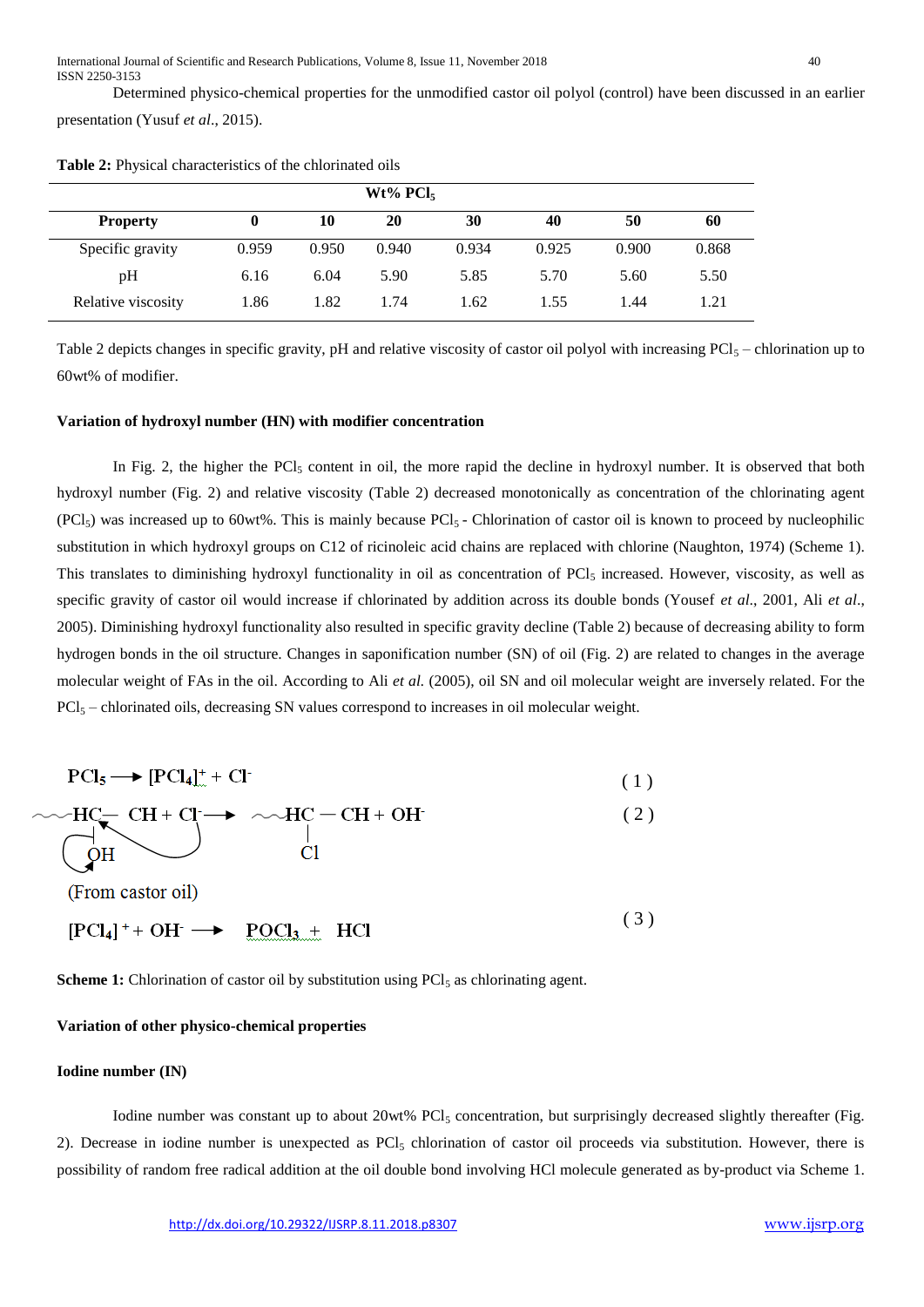This could happen at high concentrations of the chlorinating agent  $(PCl<sub>5</sub>)$  and at very high temperatures that can promote the thermal dissociation or homolytic cleavage of the HCl molecule. Iodine number is a measure of the unsaturation level in oil. All the chlorinated oils (Fig. 2) had  $IN < 100$ , suggesting that they were essentially non-drying oils.



**Fig. 2:** Variation of chemical parameters with wt% PCl<sub>5</sub> concentration in oil.

## **Peroxide number (PN)**

Fig. 2 shows gradual rise of peroxide number with increasing concentration of the chlorinating agent. Peroxide number is related to the susceptibility of the double bonds in the oil to oxidation. Higher peroxide numbers are indications of low oxidative stability, that is, oil being more susceptible to oxidative rancidity. Higher peroxide numbers with increasing PCl<sup>5</sup> concentration are as a result of the replacement of hydroxyl groups in the oil structure which provide protection to the double bond unsaturation in the oil (ICOA, 2013). Increasing PN of the chlorinated oils relative to that of castor oil suggests shorter shelf life or reduced keeping quality for the former.

# **pH**

Reduced pH (Table 1) and increased acid number (AN) on chlorination (Fig. 2) were the result of higher free fatty acid (FFA) concentration, likely due to the breaking of ester bonds from the oil's TAG ester linkages ( Ramzya *et al*., 2014).

# **FTIR and GC – MS**

## **FTIR**

Figs. 3 (a-d) represent the FTIR spectra for castor oil polyol (control), and chlorinated oils containing 20, 40 and 60wt% PCl<sub>5</sub>. Carbon-chlorine (C-Cl) absorption peak (due to C-Cl stretching) featuring between 600-500cm<sup>-1</sup> and hydroxyl absorption featuring as broad band between 3600 -3300cm-1 were the main absorption peaks of interest. The appearance of absorption peaks within the frequency range  $582 - 500$ cm<sup>-1</sup> in the FTIR spectra of the chlorinated oils (Figs. 3b -d) is a confirmation of castor oil chlorination. The chlorinated oils were thus characterized by simultaneously monitoring the growth of C-Cl absorption (582- 500cm<sup>-1</sup>) and the diminishing hydroxyl presence  $(3453 - 3291 \text{cm}^{-1})$  with increase in concentration of chlorinating agent (PCl<sub>5</sub>).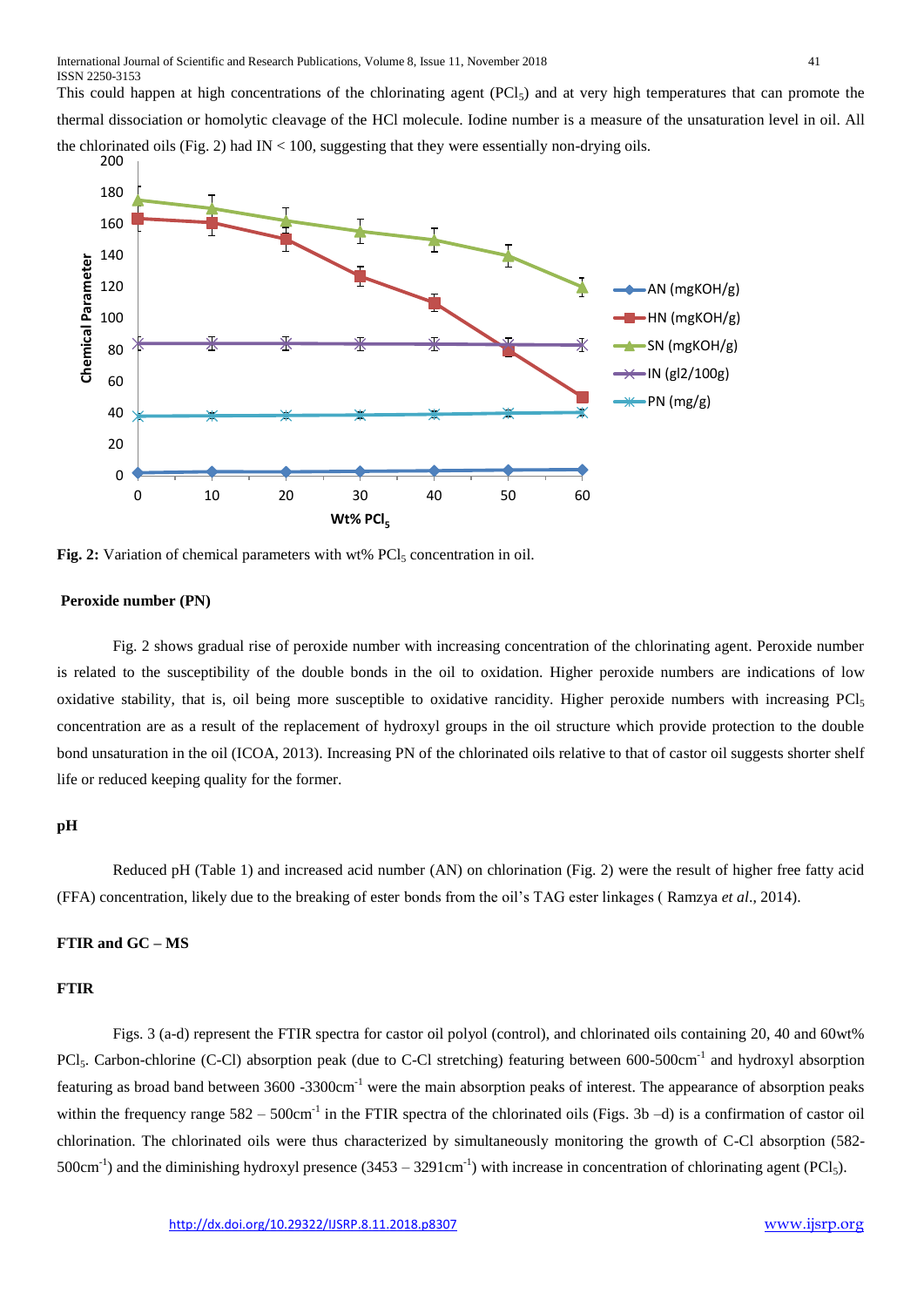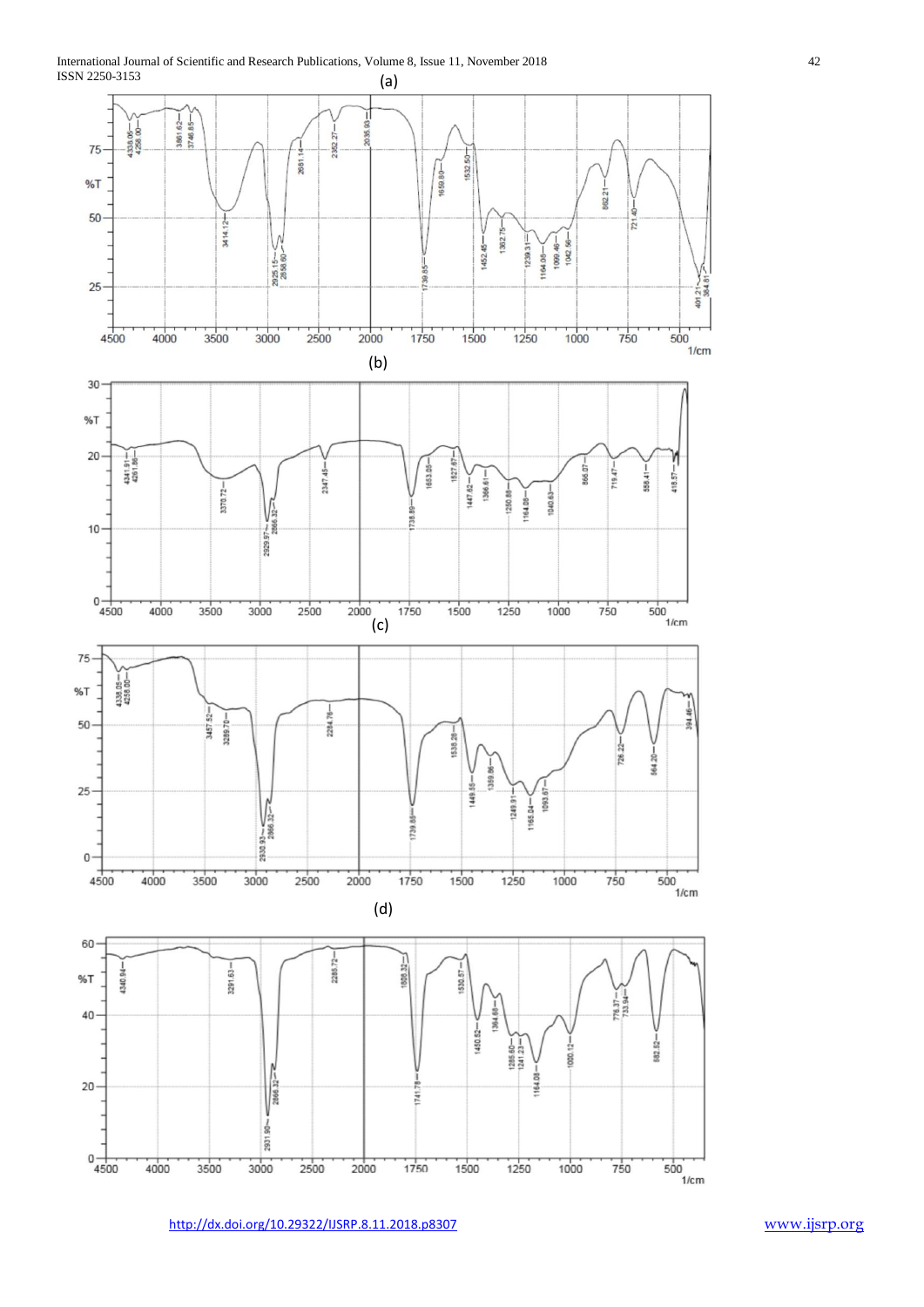ISSN 2250-3153 Fig. 3: FTIR spectra for the chlorinated oils: (a) pure castor oil; (b) 20wt% PCl<sub>5</sub>; (c) 40wt% PCl<sub>5</sub>; (d) 60wt% PCl<sub>5</sub>.

## **GC-MS**

GC-MS chromatograms for the products (Figs 4a-d) show signals for the castor oil polyol and the chlorinated products at various peaks, and corresponding to different retention times.

The chlorinated products identified by mass spectral library matching against reference standards were 9,12 octadecadienoyl chloride, linoleoyl chloride, lineoleoyl chloride, linoleic acid chloride, hexanoyl chloride, n-hexanoyl chloride, caproyl chloride, n-caproyl chloride, caproic chloride and caproic acid chloride.

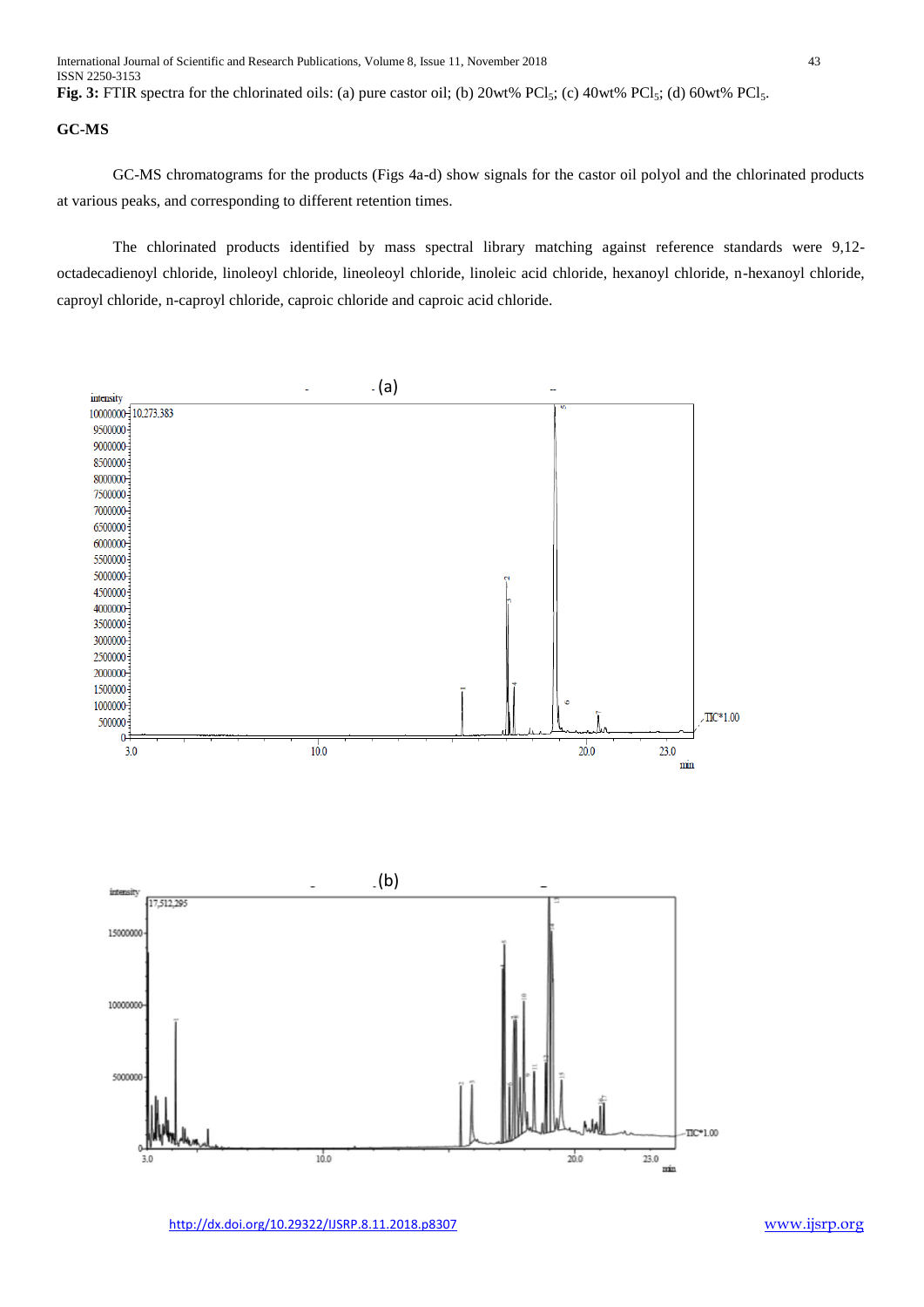

Fig. 4: GC-MS chromatograms for the chlorinated oils: (a) castor oil; (b) 20wt% PCl<sub>5</sub>; (c) 40wt% PCl<sub>5</sub>; (d) 60wt% PCl<sub>5</sub>

Number of peaks, peak intensity and peak area in respect of the chlorinated products all generally increased with increase in the concentration of the chlorinating agent in polyol, with the polyol containing 60wt% PCl<sub>5</sub> recording six such peaks, having peak areas of 4.91, 8.89, 4.58, 2.30, 3.37 and 37.28 respectively. The presence of small quantity of acid chlorides (linoleic and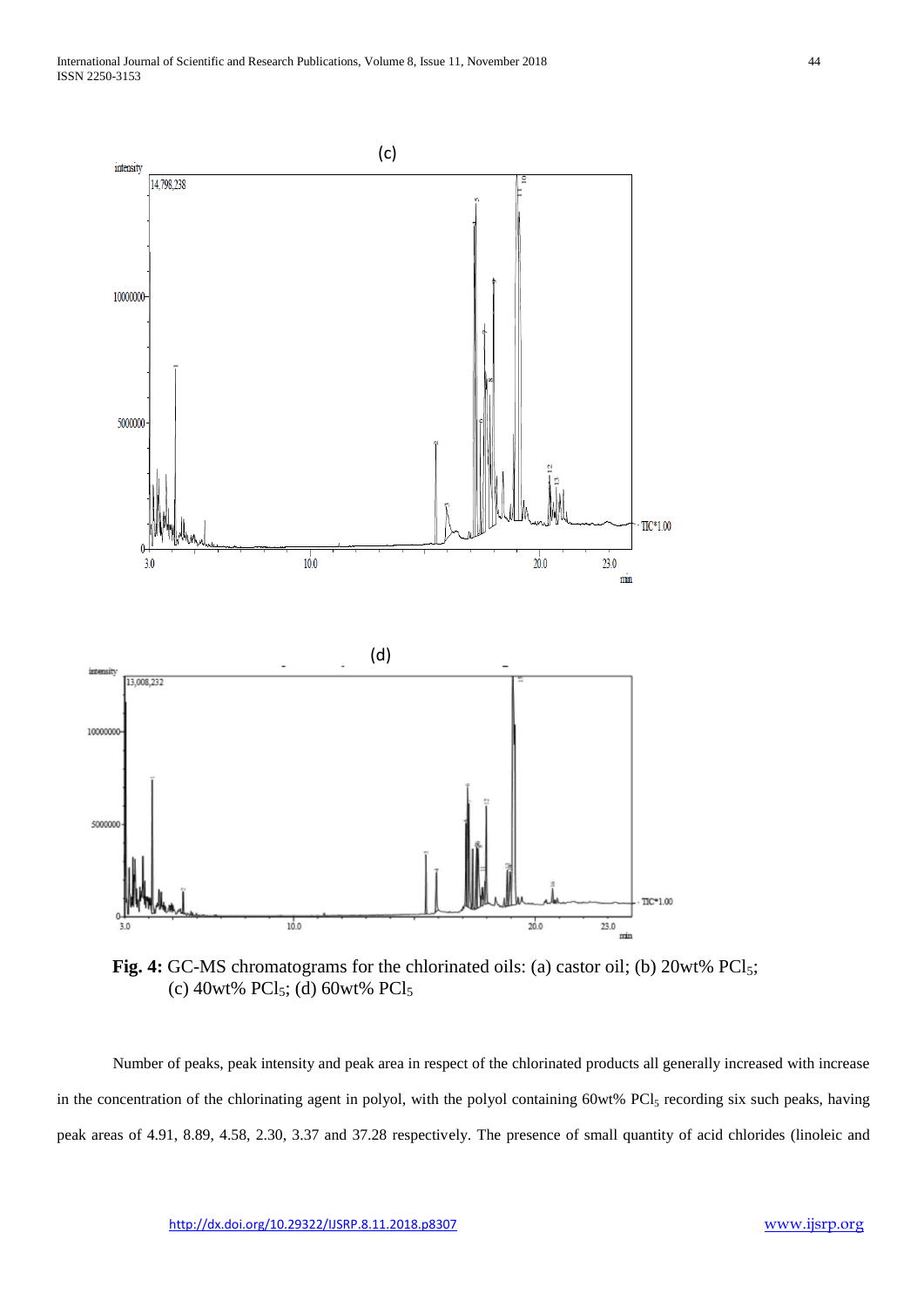caproic acid chlorides) in the chlorinated oils was unexpected, though this might suggest the possibility of chloride ions from PCl<sup>5</sup> dissociation (Scheme 1) reacting (at random) with castor oil TAGs at ester linkages (Scheme 2).



(From castor oil)

**Scheme 2:** Probable mechanism for PCl<sub>5</sub>-chlorination of castor oil TAG at ester linkages.

Presence of acid chlorides is also supported by the appearance of weak IR absorption peaks at  $1810 - 1750 \text{cm}^{-1}$  (Fig. 3d) and  $1000 - 910 \text{cm}^{-1}$  (Fig. 3b). However, chlorination at the hydroxyl groups in the oil's TAG molecules was the major feature, and was predominant.

# **PU Foam from Chlorinated Castor Oil Polyols**

Attempted PU foam synthesis from PCl<sub>3</sub>-chlorinated oils derived from unmodified castor oil polyol only yielded foams from oils containing 10 and 20wt% of the chlorinating agent. However, foam synthesis was characterized by delayed creaming and poor foam rise, while the obtained foams were brittle, and of low densities and low mechanical strengths. At higher concentrations of the chlorinating agent, there was marked reduction in hydroxyl number of the base polyol, i.e., decreasing functionality of the castor oil polyol. This resulted in much lower conversion rate to PU. These oils are thus unsuitable for PU foam synthesis. Nonetheless, there are reports that quality PU foams have been obtained from chlorinated and brominated polyols generated from epoxidized and ring-opened soybean oil (Petrovic *et al*., 2000), though the halogenated polyols are generally less thermally stable than their non-halogenated counterparts (Petrovic, 2008).

# **CONCLUSION**

Chlorinated oils of varying physico-chemical characteristics have been prepared from unmodified castor oil polyol, using  $PCl<sub>5</sub>$  as the chlorinating agent (by substitution). These oils were found unsuitable for PU development. However, they could be used in fire retardancy and pesticidal applications, in addition to their suitability for use as plasticizers in nitrile rubber formulations (Yousef *et al*., 2001).

# **REFERENCES**

- Abdul Qadir, M.; Saleh, M.; Khokhar, Z.; Gulzar, A.; Ahmad, S.A.; Salariya, A.; Ul Haq , E.; Khan, M.N. and Qureshi, V.U. N. (2011): Evaluation of toxicity of chlorinated, organophosphorus and pyrophosphate oils against *Tribolium castaneum*. *Middle-East Journal of Scientific Research*, 8(2):393-400.
- Akpan, U.G.; Jimoh, A. and Mohammed, A.D. (2006): Extraction, Characterization and Modification of Castor Seed Oil. *Leonardo Journal of Sciences*, 8:43-52.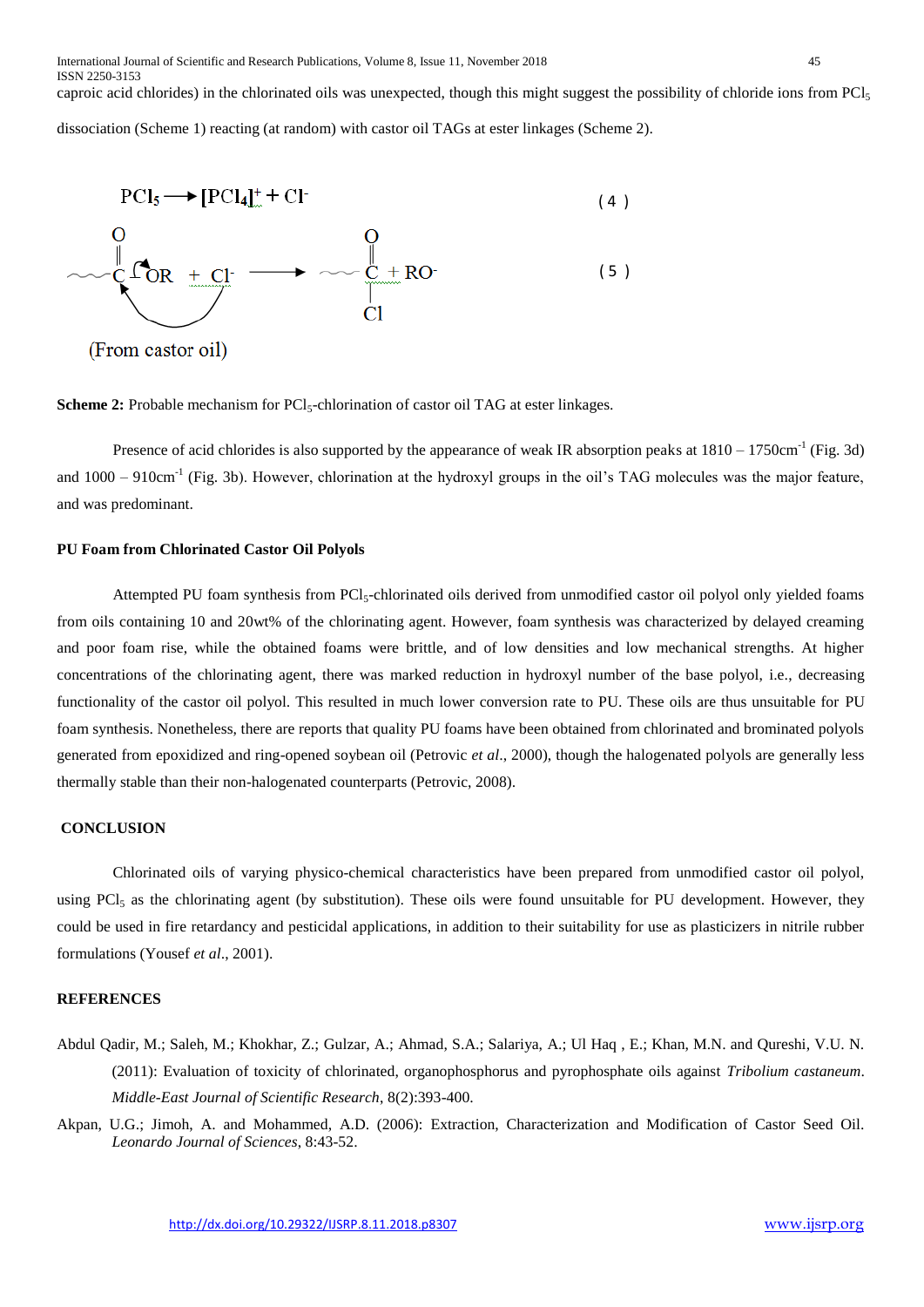- Ali, F.M.; Ali, B.E. and Speight, J.G. (2005): *Handbook of Industrial Chemistry: Organic Chemicals.* McGraw-Hill Education, USA.
- AOAC (1990): *Official Method of Analysis*. 14th Ed., Vol. 67, Association of Official Analytical Chemists, Arlington, VA, pp 1- 45. Washington D.C., USA.
- AOCS (2009): *Official Methods and Recommended Practice of the AOCS,* 6th Edition. American Oil Chemists' Society, Campaign, IL., USA.
- ASTM D 1957-(1986): *Standard Test Method for Hydroxyl Value of Fatty Oils and Acids*. American Society for Testing and Materials, West Conshohoken, Pennsylvania, USA.
- Chakrabarti, M.H. and Rafiq, A. (2008): Transesterification studies on castor oil as a first step towards its use in biodiesel. *Pakistan Journal of Botany*, 40(3): 1153-1157.
- Conceicao, M.M.; Candeia, R.A.; Silva, F.C.; Bezerra, A.F.; Fernandes Jr, V.J. and Souza, A.G. (2007): Thermoalaytical Characterization of Castor Oil Biodiesel. *Renewable and Sustainable Energy Reviews,* 11:964-975.
- Dworakowska, S.; Bogdal, D. and Frociak, A. (2012): Microwave-assisted synthesis of polyols from rape seed oil and properties of flexible polyurethane foams. *Polymers*, 4: 1462-1477; doi: 10.3390/polym4031462.
- ICOA (2013): *Castor Oil Chemistry, Its Derivatives and Their Application*. Technical Bulletin No. 2. International Castor Oil Association, USA.
- Islam, M.R.; Beg, M.D.H. and Jamari, S.S. (2014): Development of vegetable-oil-based polymers, *Journal of Applied Polymer Science*, 131(18): 40787. Doi: 10.1002/app.40787.
- ISO 3657: 2002. *Animal and Vegetable Fats and Oils-Determination of Saponification Value* (ICS 67.200.10), Geneva, Switzerland: International Organization for Standardization, 2002.
- ISO 3961: 1996. *Animal and Vegetable Fats and Oils-Determination of Iodine Value* (ICS 67:200.10), Geneva, Switzerland: International Organization for Standardization, 1996.
- ISO 660:1996. *Animal and Vegetable Fats and Oils – Determination of Acid Value and Acidity* (ICS 67.200.10), Geneva, Switzerland: International Organization for Standardization, 1996.
- Mutlu, H. and Meier, M.A.R. (2010): Castor oil as a renewable resource for the chemical industry. *European Journal of Lipid Science and Technology*, 112(1): 10-30.
- Naughton, F.C. (1974): Production, chemistry and commercial application of various chemicals from castor oil. *Journal of American Oil Chemists Society*, 51(3): 51-65.
- Ogunniyi, D.S. (2006): Castor Oil: A Vital Industrial Raw Material. *Bioresource Technology,* 97: 1086-1091.
- Patel, B.P.; Patel, H.S. and Patel, S.R. (2004): Modified castor oil as an epoxy resin curing agent. *CODEN ECJHAO E-journal of Chemistry*, 1(1): 11-16.
- Petrovic, Z.S.; Guo, A. and Zhang, W. (2000): Structure and properties of polyurethanes based on halogenated and nonhalogenated soy-polyols. *Journal of Polymer Science: Part A: Polymer Chemistry*, 38:4062 – 4069.
- Petrovic, Z.S. (2008): Polyurethanes from vegetable oils. *Polymer Reviews*, 48: 109-155.
- Ramzya, M.; Swathi, P.S.; Swathi, P.; Jumaila, J. and Kavitha, O. (2014): Analysis of chemical parameters of some commonly available vegetable oils. *VISTAS*, 3(1): 127-132.
- Saremi, K.; Tabarsa, T.; Shakeri, A. and Babanalbandi, A. (2012): Epoxidation of soybean oil. *Annals of Biological Research*, 3(9): 4254-4258.